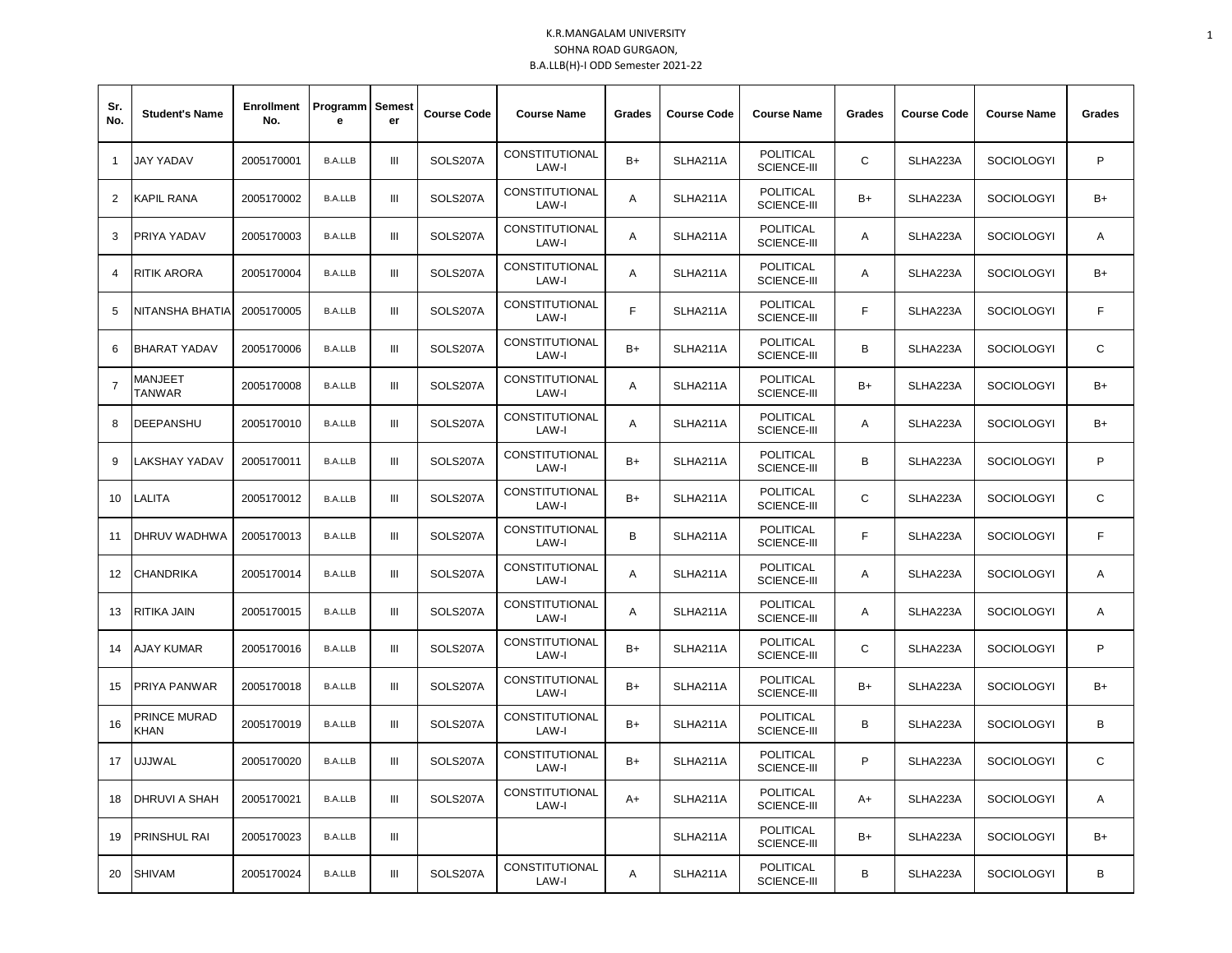| Sr.<br>No. | <b>Student's Name</b> | Enrollment<br>No. | Programm<br>е  | Semest<br>er   | <b>Course Code</b> | <b>Course Name</b>             | Grades | <b>Course Code</b> | <b>Course Name</b>                     | Grades | <b>Course Code</b> | <b>Course Name</b> | Grades       |
|------------|-----------------------|-------------------|----------------|----------------|--------------------|--------------------------------|--------|--------------------|----------------------------------------|--------|--------------------|--------------------|--------------|
| 21         | VAIDEHI SINGH         | 2005170025        | <b>B.A.LLB</b> | Ш              | SOLS207A           | CONSTITUTIONAL<br>LAW-I        | $B+$   | SLHA211A           | <b>POLITICAL</b><br><b>SCIENCE-III</b> | A      | SLHA223A           | <b>SOCIOLOGYI</b>  | Α            |
| 22         | AKASH GODARA          | 2005170026        | <b>B.A.LLB</b> | Ш              | SOLS207A           | CONSTITUTIONAL<br>LAW-I        | $B+$   | SLHA211A           | <b>POLITICAL</b><br><b>SCIENCE-III</b> | A+     | SLHA223A           | <b>SOCIOLOGYI</b>  | $B+$         |
| 23         | KIRTI YADAV           | 2005170027        | <b>B.A.LLB</b> | Ш              | SOLS207A           | CONSTITUTIONAL<br>LAW-I        | $B+$   | SLHA211A           | <b>POLITICAL</b><br>SCIENCE-III        | A      | SLHA223A           | <b>SOCIOLOGYI</b>  | $B+$         |
| 24         | MAANSI                | 2005170028        | <b>B.A.LLB</b> | Ш              | SOLS207A           | CONSTITUTIONAL<br>LAW-I        | A      | SLHA211A           | <b>POLITICAL</b><br><b>SCIENCE-III</b> | A      | SLHA223A           | <b>SOCIOLOGYI</b>  | $B+$         |
| 25         | IRSHITA GUPTA         | 2005170029        | <b>B.A.LLB</b> | Ш              | SOLS207A           | CONSTITUTIONAL<br>LAW-I        | $B+$   | SLHA211A           | <b>POLITICAL</b><br><b>SCIENCE-III</b> | A      | SLHA223A           | <b>SOCIOLOGYI</b>  | $B+$         |
| 26         | <b>GARIMA</b>         | 2005170031        | <b>B.A.LLB</b> | III            | SOLS207A           | <b>CONSTITUTIONAL</b><br>LAW-I | $B+$   | SLHA211A           | <b>POLITICAL</b><br><b>SCIENCE-III</b> | $B+$   | SLHA223A           | <b>SOCIOLOGYI</b>  | $B+$         |
| 27         | GUNJAN                | 2005170032        | <b>B.A.LLB</b> | Ш              | SOLS207A           | <b>CONSTITUTIONAL</b><br>LAW-I | A      | SLHA211A           | <b>POLITICAL</b><br><b>SCIENCE-III</b> | A      | SLHA223A           | SOCIOLOGYI         | $B+$         |
| 28         | ISHAN MISHRA          | 2005170033        | <b>B.A.LLB</b> | Ш              | SOLS207A           | <b>CONSTITUTIONAL</b><br>LAW-I | Α      | SLHA211A           | <b>POLITICAL</b><br><b>SCIENCE-III</b> | Α      | SLHA223A           | <b>SOCIOLOGYI</b>  | $B+$         |
| 29         | SHIVAM SHARMA         | 2005170035        | <b>B.A.LLB</b> | Ш              | SOLS207A           | CONSTITUTIONAL<br>LAW-I        | A+     | SLHA211A           | <b>POLITICAL</b><br>SCIENCE-III        | Α      | SLHA223A           | <b>SOCIOLOGYI</b>  | $B+$         |
| 30         | RAJ DEDHA             | 2005170036        | <b>B.A.LLB</b> | Ш              | SOLS207A           | CONSTITUTIONAL<br>LAW-I        | $B+$   | SLHA211A           | <b>POLITICAL</b><br><b>SCIENCE-III</b> | B      | SLHA223A           | <b>SOCIOLOGYI</b>  | B            |
| 31         | ABHINAV KUMAR<br>PAL  | 2005170038        | <b>B.A.LLB</b> | Ш              | SOLS207A           | CONSTITUTIONAL<br>LAW-I        | $B+$   | SLHA211A           | <b>POLITICAL</b><br><b>SCIENCE-III</b> | Α      | SLHA223A           | <b>SOCIOLOGYI</b>  | $B+$         |
| 32         | <b>HARPAL</b>         | 2005170040        | <b>B.A.LLB</b> | Ш              | SOLS207A           | CONSTITUTIONAL<br>LAW-I        | B+     | SLHA211A           | POLITICAL<br>SCIENCE-III               | B      | SLHA223A           | <b>SOCIOLOGYI</b>  | P            |
| 33         | MS.ISHIKA<br>SHARMA   | 2005170041        | <b>B.A.LLB</b> | Ш              | SOLS207A           | <b>CONSTITUTIONAL</b><br>LAW-I | A      | SLHA211A           | <b>POLITICAL</b><br><b>SCIENCE-III</b> | A      | SLHA223A           | <b>SOCIOLOGYI</b>  | A            |
| 34         | FARHEEN               | 2005170043        | <b>B.A.LLB</b> | Ш              | SOLS207A           | CONSTITUTIONAL<br>LAW-I        | A      | SLHA211A           | POLITICAL<br><b>SCIENCE-III</b>        | $B+$   | SLHA223A           | <b>SOCIOLOGYI</b>  | $\mathsf{C}$ |
| 35         | AASMA                 | 2005170046        | <b>B.A.LLB</b> | Ш              | SOLS207A           | <b>CONSTITUTIONAL</b><br>LAW-I | B+     | SLHA211A           | <b>POLITICAL</b><br><b>SCIENCE-III</b> | B      | SLHA223A           | <b>SOCIOLOGYI</b>  | C            |
| 36         | AYYUB KHAN            | 2005170047        | <b>B.A.LLB</b> | Ш              | SOLS207A           | CONSTITUTIONAL<br>LAW-I        | $B+$   | SLHA211A           | <b>POLITICAL</b><br>SCIENCE-III        | C      | SLHA223A           | <b>SOCIOLOGYI</b>  | P            |
| 37         | SHAAN<br>SANSANWAL    | 2005170049        | <b>B.A.LLB</b> | $\mathbf{III}$ | SOLS207A           | <b>CONSTITUTIONAL</b><br>LAW-I | $B+$   | SLHA211A           | <b>POLITICAL</b><br>SCIENCE-III        | C      | SLHA223A           | <b>SOCIOLOGYI</b>  | C            |
| 38         | AASIF                 | 2005170050        | <b>B.A.LLB</b> | Ш              | SOLS207A           | CONSTITUTIONAL<br>LAW-I        | B+     | SLHA211A           | <b>POLITICAL</b><br><b>SCIENCE-III</b> | C      | SLHA223A           | SOCIOLOGYI         | P            |
| 39         | <b>MANISH KUMAR</b>   | 2005170051        | <b>B.A.LLB</b> | Ш              | SOLS207A           | CONSTITUTIONAL<br>LAW-I        | $B+$   | SLHA211A           | POLITICAL<br><b>SCIENCE-III</b>        | P      | SLHA223A           | <b>SOCIOLOGYI</b>  | P            |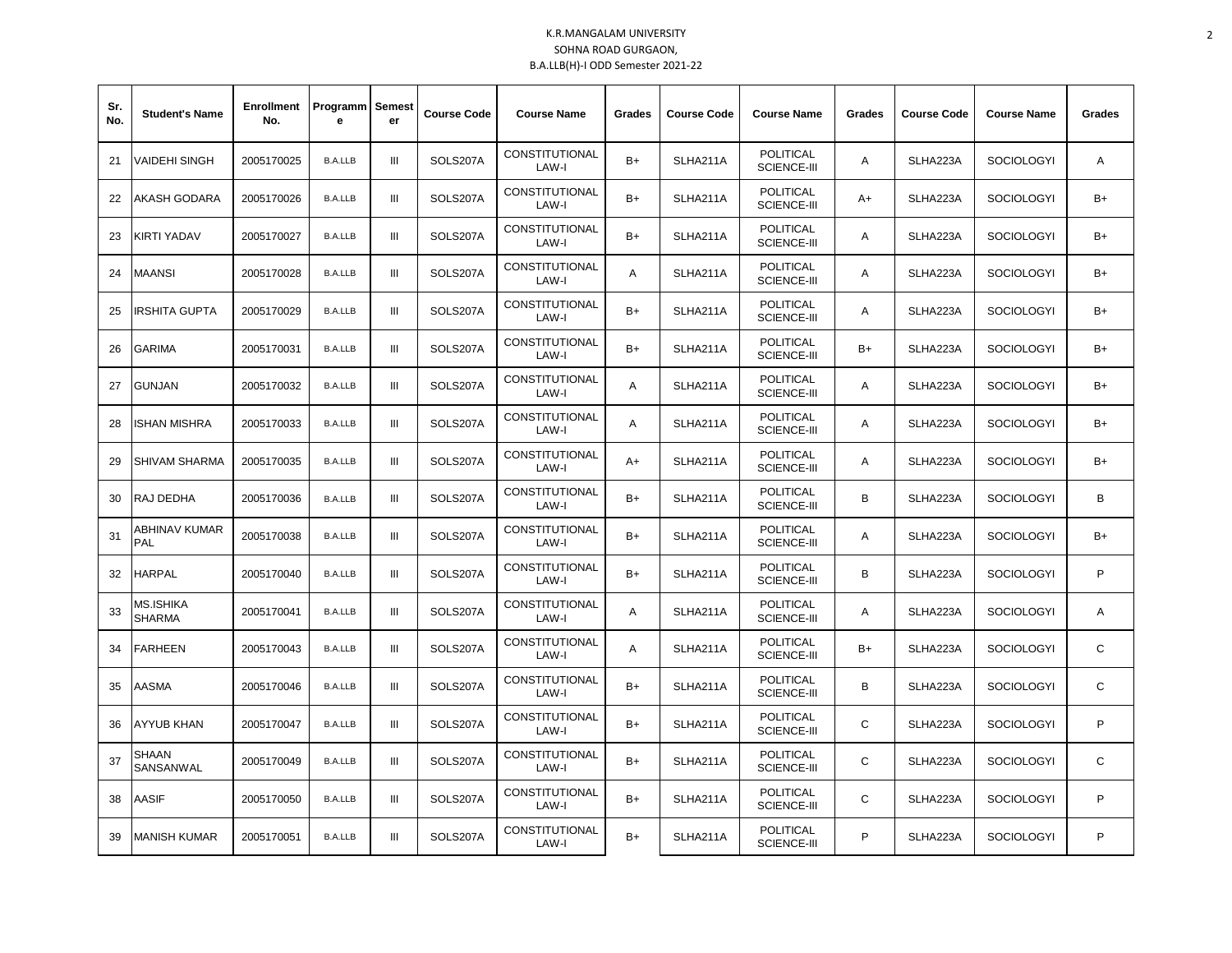| Sr.<br>No.        | <b>Student's Name</b>       | <b>Enrollment</b><br>No. | Programm   Semest<br>е | er | <b>Course Code</b> | Course<br><b>Name</b>  | Grades       | <b>Course Code</b> | <b>Course Name</b>             | Grades | <b>Course Code</b> | <b>Course Name</b>                            | Grades |
|-------------------|-----------------------------|--------------------------|------------------------|----|--------------------|------------------------|--------------|--------------------|--------------------------------|--------|--------------------|-----------------------------------------------|--------|
| $\overline{1}$    | <b>JAY YADAV</b>            | 2005170001               | <b>B.A.LLB</b>         | Ш  | SOLS201A           | <b>FAMILY</b><br>LAW-I | A            | SOLS205A           | <b>LEGAL</b><br><b>HISTORY</b> | B+     | SOLS209A           | LAW OF CRIMES-I (IPC)<br>(GENERAL PRINCIPLES) | A      |
| 2                 | <b>KAPIL RANA</b>           | 2005170002               | <b>B.A.LLB</b>         | Ш  | SOLS201A           | <b>FAMILY</b><br>LAW-I | Α            | SOLS205A           | <b>LEGAL</b><br><b>HISTORY</b> | P      | SOLS209A           | LAW OF CRIMES-I (IPC)<br>(GENERAL PRINCIPLES) | Α      |
| 3                 | <b>PRIYA YADAV</b>          | 2005170003               | <b>B.A.LLB</b>         | Ш  | SOLS201A           | <b>FAMILY</b><br>LAW-I | A            | SOLS205A           | LEGAL<br><b>HISTORY</b>        | B      | SOLS209A           | LAW OF CRIMES-I (IPC)<br>(GENERAL PRINCIPLES) | Α      |
| $\overline{4}$    | <b>RITIK ARORA</b>          | 2005170004               | <b>B.A.LLB</b>         | Ш  | SOLS201A           | <b>FAMILY</b><br>LAW-I | Α            | SOLS205A           | LEGAL<br><b>HISTORY</b>        | $B+$   | SOLS209A           | LAW OF CRIMES-I (IPC)<br>(GENERAL PRINCIPLES) | A      |
| 5                 | NITANSHA BHATIA             | 2005170005               | <b>B.A.LLB</b>         | Ш  | SOLS201A           | <b>FAMILY</b><br>LAW-I | Α            | SOLS205A           | LEGAL<br><b>HISTORY</b>        | B      | SOLS209A           | LAW OF CRIMES-I (IPC)<br>(GENERAL PRINCIPLES) | A      |
| 6                 | <b>BHARAT YADAV</b>         | 2005170006               | <b>B.A.LLB</b>         | Ш  | SOLS201A           | <b>FAMILY</b><br>LAW-I | Α            | SOLS205A           | LEGAL<br><b>HISTORY</b>        | B+     | SOLS209A           | LAW OF CRIMES-I (IPC)<br>(GENERAL PRINCIPLES) | A      |
| $\overline{7}$    | MANJEET<br><b>TANWAR</b>    | 2005170008               | <b>B.A.LLB</b>         | Ш  | SOLS201A           | <b>FAMILY</b><br>LAW-I | Α            | SOLS205A           | LEGAL<br><b>HISTORY</b>        | $B+$   | SOLS209A           | LAW OF CRIMES-I (IPC)<br>(GENERAL PRINCIPLES) | Α      |
| 8                 | DEEPANSHU                   | 2005170010               | <b>B.A.LLB</b>         | Ш  | SOLS201A           | <b>FAMILY</b><br>LAW-I | A            | SOLS205A           | LEGAL<br><b>HISTORY</b>        | Α      | SOLS209A           | LAW OF CRIMES-I (IPC)<br>(GENERAL PRINCIPLES) | $B+$   |
| 9                 | <b>LAKSHAY YADAV</b>        | 2005170011               | <b>B.A.LLB</b>         | Ш  | SOLS201A           | <b>FAMILY</b><br>LAW-I | Α            | SOLS205A           | LEGAL<br><b>HISTORY</b>        | $B+$   | SOLS209A           | LAW OF CRIMES-I (IPC)<br>(GENERAL PRINCIPLES) | A      |
| 10                | LALITA                      | 2005170012               | <b>B.A.LLB</b>         | Ш  | SOLS201A           | <b>FAMILY</b><br>LAW-I | Α            | SOLS205A           | LEGAL<br><b>HISTORY</b>        | B      | SOLS209A           | LAW OF CRIMES-I (IPC)<br>(GENERAL PRINCIPLES) | A      |
| 11                | DHRUV WADHWA                | 2005170013               | <b>B.A.LLB</b>         | Ш  | SOLS201A           | <b>FAMILY</b><br>LAW-I | Α            | SOLS205A           | LEGAL<br><b>HISTORY</b>        | B      | SOLS209A           | LAW OF CRIMES-I (IPC)<br>(GENERAL PRINCIPLES) | A      |
| $12 \overline{ }$ | <b>CHANDRIKA</b>            | 2005170014               | <b>B.A.LLB</b>         | Ш  | SOLS201A           | <b>FAMILY</b><br>LAW-I | $A+$         | SOLS205A           | LEGAL<br><b>HISTORY</b>        | A+     | SOLS209A           | LAW OF CRIMES-I (IPC)<br>(GENERAL PRINCIPLES) | A      |
| 13                | <b>RITIKA JAIN</b>          | 2005170015               | <b>B.A.LLB</b>         | Ш  | SOLS201A           | <b>FAMILY</b><br>LAW-I | Α            | SOLS205A           | LEGAL<br><b>HISTORY</b>        | Α      | SOLS209A           | LAW OF CRIMES-I (IPC)<br>(GENERAL PRINCIPLES) | Α      |
| 14                | AJAY KUMAR                  | 2005170016               | <b>B.A.LLB</b>         | Ш  | SOLS201A           | <b>FAMILY</b><br>LAW-I | Α            | SOLS205A           | <b>LEGAL</b><br><b>HISTORY</b> | B      | SOLS209A           | LAW OF CRIMES-I (IPC)<br>(GENERAL PRINCIPLES) | Α      |
| 15                | PRIYA PANWAR                | 2005170018               | <b>B.A.LLB</b>         | Ш  | SOLS201A           | <b>FAMILY</b><br>LAW-I | Α            | SOLS205A           | LEGAL<br><b>HISTORY</b>        | B      | SOLS209A           | LAW OF CRIMES-I (IPC)<br>(GENERAL PRINCIPLES) | B+     |
| 16                | PRINCE MURAD<br><b>KHAN</b> | 2005170019               | <b>B.A.LLB</b>         | Ш  | SOLS201A           | <b>FAMILY</b><br>LAW-I | A            | SOLS205A           | LEGAL<br><b>HISTORY</b>        | P      | SOLS209A           | LAW OF CRIMES-I (IPC)<br>(GENERAL PRINCIPLES) | B+     |
| 17                | UJJWAL                      | 2005170020               | <b>B.A.LLB</b>         | Ш  | SOLS201A           | <b>FAMILY</b><br>LAW-I | Α            | SOLS205A           | LEGAL<br><b>HISTORY</b>        | B      | SOLS209A           | LAW OF CRIMES-I (IPC)<br>(GENERAL PRINCIPLES) | $B+$   |
| 18                | DHRUVI A SHAH               | 2005170021               | <b>B.A.LLB</b>         | Ш  | SOLS201A           | <b>FAMILY</b><br>LAW-I | A+           | SOLS205A           | LEGAL<br><b>HISTORY</b>        | $A+$   | SOLS209A           | LAW OF CRIMES-I (IPC)<br>(GENERAL PRINCIPLES) | A      |
| 19                | PRINSHUL RAI                | 2005170023               | <b>B.A.LLB</b>         | Ш  | SOLS201A           | <b>FAMILY</b><br>LAW-I | $\mathsf{A}$ | SOLS205A           | LEGAL<br><b>HISTORY</b>        | $B+$   | SOLS209A           | LAW OF CRIMES-I (IPC)<br>(GENERAL PRINCIPLES) | $B+$   |
| 20                | <b>SHIVAM</b>               | 2005170024               | <b>B.A.LLB</b>         | Ш  | SOLS201A           | <b>FAMILY</b><br>LAW-I | $\mathsf{A}$ | SOLS205A           | LEGAL<br><b>HISTORY</b>        | A      | SOLS209A           | LAW OF CRIMES-I (IPC)<br>(GENERAL PRINCIPLES) | A      |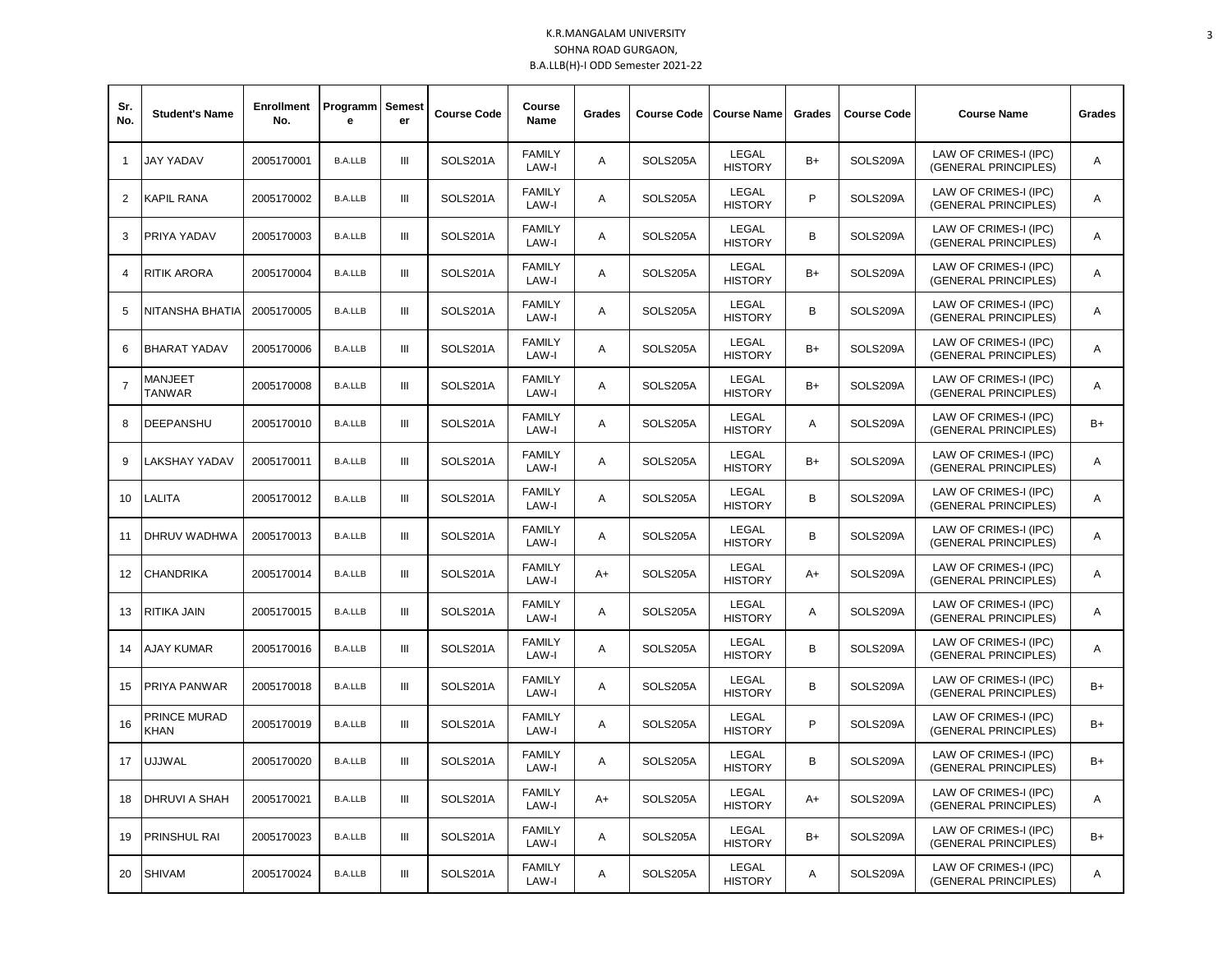| Sr.<br>No. | <b>Student's Name</b>       | <b>Enrollment</b><br>No. | Programm   Semest<br>е | er             | <b>Course Code</b> | Course<br>Name         | Grades       | <b>Course Code</b> | <b>Course Name</b>             | Grades | <b>Course Code</b> | <b>Course Name</b>                            | Grades |
|------------|-----------------------------|--------------------------|------------------------|----------------|--------------------|------------------------|--------------|--------------------|--------------------------------|--------|--------------------|-----------------------------------------------|--------|
| 21         | VAIDEHI SINGH               | 2005170025               | <b>B.A.LLB</b>         | Ш              | SOLS201A           | <b>FAMILY</b><br>LAW-I | A            | SOLS205A           | LEGAL<br><b>HISTORY</b>        | Α      | SOLS209A           | LAW OF CRIMES-I (IPC)<br>(GENERAL PRINCIPLES) | Α      |
| 22         | AKASH GODARA                | 2005170026               | <b>B.A.LLB</b>         | Ш              | SOLS201A           | <b>FAMILY</b><br>LAW-I | Α            | SOLS205A           | LEGAL<br><b>HISTORY</b>        | Α      | SOLS209A           | LAW OF CRIMES-I (IPC)<br>(GENERAL PRINCIPLES) | $B+$   |
| 23         | KIRTI YADAV                 | 2005170027               | <b>B.A.LLB</b>         | $\mathbf{III}$ | SOLS201A           | <b>FAMILY</b><br>LAW-I | Α            | SOLS205A           | LEGAL<br><b>HISTORY</b>        | $B+$   | SOLS209A           | LAW OF CRIMES-I (IPC)<br>(GENERAL PRINCIPLES) | Α      |
| 24         | <b>MAANSI</b>               | 2005170028               | <b>B.A.LLB</b>         | Ш              | SOLS201A           | <b>FAMILY</b><br>LAW-I | Α            | SOLS205A           | <b>LEGAL</b><br><b>HISTORY</b> | Α      | SOLS209A           | LAW OF CRIMES-I (IPC)<br>(GENERAL PRINCIPLES) | A      |
| 25         | IRSHITA GUPTA               | 2005170029               | <b>B.A.LLB</b>         | Ш              | SOLS201A           | <b>FAMILY</b><br>LAW-I | Α            | SOLS205A           | LEGAL<br><b>HISTORY</b>        | Α      | SOLS209A           | LAW OF CRIMES-I (IPC)<br>(GENERAL PRINCIPLES) | Α      |
| 26         | <b>GARIMA</b>               | 2005170031               | <b>B.A.LLB</b>         | Ш              | SOLS201A           | <b>FAMILY</b><br>LAW-I | A            | SOLS205A           | LEGAL<br><b>HISTORY</b>        | A      | SOLS209A           | LAW OF CRIMES-I (IPC)<br>(GENERAL PRINCIPLES) | A      |
| 27         | <b>GUNJAN</b>               | 2005170032               | <b>B.A.LLB</b>         | Ш              | SOLS201A           | <b>FAMILY</b><br>LAW-I | Α            | SOLS205A           | <b>LEGAL</b><br><b>HISTORY</b> | Α      | SOLS209A           | LAW OF CRIMES-I (IPC)<br>(GENERAL PRINCIPLES) | A      |
| 28         | ISHAN MISHRA                | 2005170033               | <b>B.A.LLB</b>         | III            | SOLS201A           | <b>FAMILY</b><br>LAW-I | $\mathsf{A}$ | SOLS205A           | LEGAL<br><b>HISTORY</b>        | $B+$   | SOLS209A           | LAW OF CRIMES-I (IPC)<br>(GENERAL PRINCIPLES) | Α      |
| 29         | SHIVAM SHARMA               | 2005170035               | <b>B.A.LLB</b>         | Ш              | SOLS201A           | <b>FAMILY</b><br>LAW-I | Α            | SOLS205A           | LEGAL<br><b>HISTORY</b>        | Α      | SOLS209A           | LAW OF CRIMES-I (IPC)<br>(GENERAL PRINCIPLES) | Α      |
| 30         | RAJ DEDHA                   | 2005170036               | <b>B.A.LLB</b>         | III            | SOLS201A           | <b>FAMILY</b><br>LAW-I | Α            | SOLS205A           | <b>LEGAL</b><br><b>HISTORY</b> | $B+$   | SOLS209A           | LAW OF CRIMES-I (IPC)<br>(GENERAL PRINCIPLES) | A      |
| 31         | <b>ABHINAV KUMAR</b><br>PAL | 2005170038               | <b>B.A.LLB</b>         | Ш              | SOLS201A           | <b>FAMILY</b><br>LAW-I | Α            | SOLS205A           | LEGAL<br><b>HISTORY</b>        | $B+$   | SOLS209A           | LAW OF CRIMES-I (IPC)<br>(GENERAL PRINCIPLES) | $B+$   |
| 32         | HARPAL                      | 2005170040               | <b>B.A.LLB</b>         | $\mathbf{III}$ | SOLS201A           | <b>FAMILY</b><br>LAW-I | A            | SOLS205A           | LEGAL<br><b>HISTORY</b>        | $B+$   | SOLS209A           | LAW OF CRIMES-I (IPC)<br>(GENERAL PRINCIPLES) | $B+$   |
| 33         | MS.ISHIKA<br><b>SHARMA</b>  | 2005170041               | <b>B.A.LLB</b>         | Ш              | SOLS201A           | <b>FAMILY</b><br>LAW-I | Α            | SOLS205A           | LEGAL<br><b>HISTORY</b>        | B+     | SOLS209A           | LAW OF CRIMES-I (IPC)<br>(GENERAL PRINCIPLES) | Α      |
| 34         | <b>FARHEEN</b>              | 2005170043               | <b>B.A.LLB</b>         | Ш              | SOLS201A           | <b>FAMILY</b><br>LAW-I | Α            | SOLS205A           | LEGAL<br><b>HISTORY</b>        | B      | SOLS209A           | LAW OF CRIMES-I (IPC)<br>(GENERAL PRINCIPLES) | A      |
| 35         | AASMA                       | 2005170046               | <b>B.A.LLB</b>         | Ш              | SOLS201A           | <b>FAMILY</b><br>LAW-I | Α            | SOLS205A           | <b>LEGAL</b><br><b>HISTORY</b> | $B+$   | SOLS209A           | LAW OF CRIMES-I (IPC)<br>(GENERAL PRINCIPLES) | B+     |
| 36         | AYYUB KHAN                  | 2005170047               | <b>B.A.LLB</b>         | Ш              | SOLS201A           | <b>FAMILY</b><br>LAW-I | A            | SOLS205A           | LEGAL<br><b>HISTORY</b>        | B+     | SOLS209A           | LAW OF CRIMES-I (IPC)<br>(GENERAL PRINCIPLES) | $B+$   |
| 37         | SHAAN<br>SANSANWAL          | 2005170049               | <b>B.A.LLB</b>         | III            | SOLS201A           | <b>FAMILY</b><br>LAW-I | A            | SOLS205A           | <b>LEGAL</b><br><b>HISTORY</b> | $B+$   | SOLS209A           | LAW OF CRIMES-I (IPC)<br>(GENERAL PRINCIPLES) | A      |
| 38         | <b>AASIF</b>                | 2005170050               | <b>B.A.LLB</b>         | Ш              | SOLS201A           | <b>FAMILY</b><br>LAW-I | A            | SOLS205A           | LEGAL<br><b>HISTORY</b>        | B      | SOLS209A           | LAW OF CRIMES-I (IPC)<br>(GENERAL PRINCIPLES) | Α      |
| 39         | <b>MANISH KUMAR</b>         | 2005170051               | <b>B.A.LLB</b>         | Ш              | SOLS201A           | <b>FAMILY</b><br>LAW-I | Α            | SOLS205A           | LEGAL<br><b>HISTORY</b>        | B      | SOLS209A           | LAW OF CRIMES-I (IPC)<br>(GENERAL PRINCIPLES) | Α      |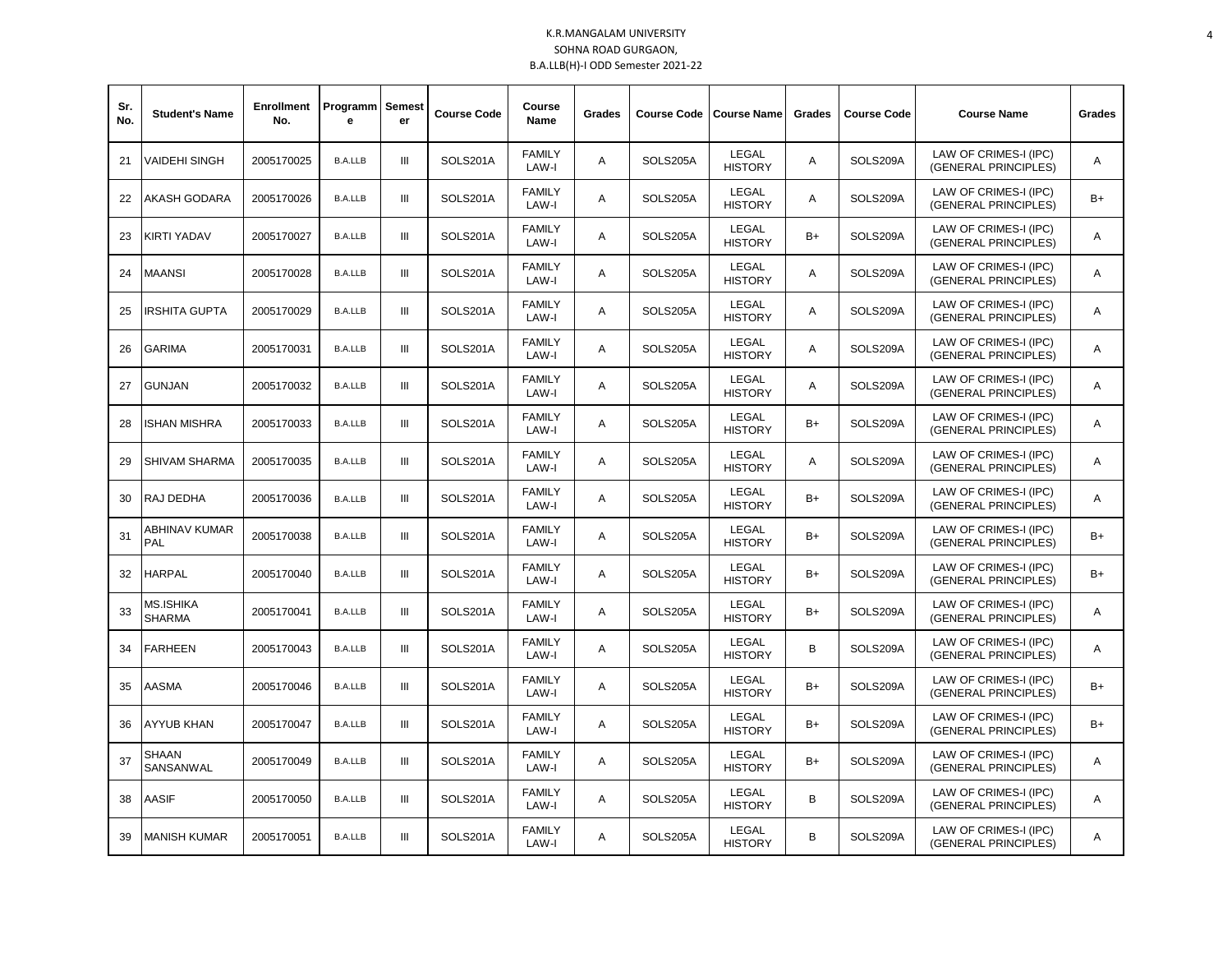| Sr.<br>No.     | <b>Student's Name</b>    | <b>Enrollment</b><br>No. | Programm<br>e  | Semest<br>er   | <b>Course Code</b> | <b>Course Name</b>                                       | Grades | <b>Course Code</b> | <b>Course Name</b>     | Grades | <b>Total</b><br><b>Credits</b> | Earned<br><b>Credits</b> | <b>SGPA</b> |
|----------------|--------------------------|--------------------------|----------------|----------------|--------------------|----------------------------------------------------------|--------|--------------------|------------------------|--------|--------------------------------|--------------------------|-------------|
| $\mathbf{1}$   | <b>JAY YADAV</b>         | 2005170001               | <b>B.A.LLB</b> | $\mathbf{III}$ | SLEL217A           | PERSONALITY DEVELOPMENT &<br><b>COMMUNICATION SKILLS</b> | A      | SOLS605A           | Summer<br>Internship I | $B+$   | 29.                            | 29.                      | 6.9         |
| $\overline{2}$ | <b>KAPIL RANA</b>        | 2005170002               | <b>B.A.LLB</b> | $\mathbf{III}$ | SLEL217A           | PERSONALITY DEVELOPMENT &<br><b>COMMUNICATION SKILLS</b> | Α      | SOLS605A           | Summer<br>Internship I | B+     | 29.                            | 29.                      | 7.25        |
| 3              | <b>PRIYA YADAV</b>       | 2005170003               | <b>B.A.LLB</b> | Ш              | SLEL217A           | PERSONALITY DEVELOPMENT &<br><b>COMMUNICATION SKILLS</b> | Α      | SOLS605A           | Summer<br>Internship I | Α      | 29.                            | 29.                      | 7.73        |
| 4              | <b>RITIK ARORA</b>       | 2005170004               | <b>B.A.LLB</b> | $\mathbf{III}$ | SLEL217A           | PERSONALITY DEVELOPMENT &<br><b>COMMUNICATION SKILLS</b> | Α      | SOLS605A           | Summer<br>Internship I | B+     | 29.                            | 29.                      | 7.66        |
| 5              | NITANSHA BHATIA          | 2005170005               | <b>B.A.LLB</b> | $\mathbf{III}$ | SLEL217A           | PERSONALITY DEVELOPMENT &<br><b>COMMUNICATION SKILLS</b> | Α      | SOLS605A           | Summer<br>Internship I | F      | 29.                            | 15.                      | 3.87        |
| 6              | <b>BHARAT YADAV</b>      | 2005170006               | <b>B.A.LLB</b> | $\mathbf{III}$ | SLEL217A           | PERSONALITY DEVELOPMENT &<br><b>COMMUNICATION SKILLS</b> | A      | SOLS605A           | Summer<br>Internship I | B      | 29.                            | 29.                      | 6.97        |
| 7              | MANJEET<br><b>TANWAR</b> | 2005170008               | <b>B.A.LLB</b> | $\mathbf{III}$ | SLEL217A           | PERSONALITY DEVELOPMENT &<br><b>COMMUNICATION SKILLS</b> | $B+$   | SOLS605A           | Summer<br>Internship I | $B+$   | 29.                            | 29.                      | 7.42        |
| 8              | DEEPANSHU                | 2005170010               | <b>B.A.LLB</b> | Ш              | SLEL217A           | PERSONALITY DEVELOPMENT &<br><b>COMMUNICATION SKILLS</b> | A      | SOLS605A           | Summer<br>Internship I | $B+$   | 29.                            | 29.                      | 7.66        |
| 9              | LAKSHAY YADAV            | 2005170011               | <b>B.A.LLB</b> | $\mathbf{III}$ | SLEL217A           | PERSONALITY DEVELOPMENT &<br><b>COMMUNICATION SKILLS</b> | A      | SOLS605A           | Summer<br>Internship I | F      | 29.                            | 27.                      | 6.49        |
| 10             | LALITA                   | 2005170012               | <b>B.A.LLB</b> | $\mathbf{m}$   | SLEL217A           | PERSONALITY DEVELOPMENT &<br><b>COMMUNICATION SKILLS</b> | $B+$   | SOLS605A           | Summer<br>Internship I | B      | 29.                            | 29.                      | 6.66        |
| 11             | DHRUV WADHWA             | 2005170013               | <b>B.A.LLB</b> | $\mathbf{III}$ | SLEL217A           | PERSONALITY DEVELOPMENT &<br><b>COMMUNICATION SKILLS</b> | Α      | SOLS605A           | Summer<br>Internship I | F.     | 29.                            | 19.                      | 4.69        |
| 12             | <b>CHANDRIKA</b>         | 2005170014               | <b>B.A.LLB</b> | Ш              | SLEL217A           | PERSONALITY DEVELOPMENT &<br><b>COMMUNICATION SKILLS</b> | A+     | SOLS605A           | Summer<br>Internship I | Α      | 29.                            | 29.                      | 8.38        |
| 13             | RITIKA JAIN              | 2005170015               | <b>B.A.LLB</b> | $\mathbf{III}$ | SLEL217A           | PERSONALITY DEVELOPMENT &<br><b>COMMUNICATION SKILLS</b> | Α      | SOLS605A           | Summer<br>Internship I | Α      | 29.                            | 29.                      | 8           |
| 14             | <b>AJAY KUMAR</b>        | 2005170016               | <b>B.A.LLB</b> | $\mathbf{III}$ | SLEL217A           | PERSONALITY DEVELOPMENT &<br><b>COMMUNICATION SKILLS</b> | Α      | SOLS605A           | Summer<br>Internship I | B      | 29.                            | 29.                      | 6.69        |
| 15             | PRIYA PANWAR             | 2005170018               | <b>B.A.LLB</b> | $\mathbf{III}$ | SLEL217A           | PERSONALITY DEVELOPMENT &<br><b>COMMUNICATION SKILLS</b> | A      | SOLS605A           | Summer<br>Internship I | $B+$   | 29.                            | 29.                      | 7.11        |
| 16             | PRINCE MURAD<br>KHAN     | 2005170019               | <b>B.A.LLB</b> | $\mathbf{III}$ | SLEL217A           | PERSONALITY DEVELOPMENT &<br><b>COMMUNICATION SKILLS</b> | $B+$   | SOLS605A           | Summer<br>Internship I | B      | 29.                            | 29.                      | 6.52        |
| 17             | UJJWAL                   | 2005170020               | <b>B.A.LLB</b> | $\mathbf{III}$ | SLEL217A           | PERSONALITY DEVELOPMENT &<br><b>COMMUNICATION SKILLS</b> | $B+$   | SOLS605A           | Summer<br>Internship I | B      | 29.                            | 29.                      | 6.45        |
| 18             | DHRUVI A SHAH            | 2005170021               | <b>B.A.LLB</b> | Ш              | SLEL217A           | PERSONALITY DEVELOPMENT &<br><b>COMMUNICATION SKILLS</b> | A+     | SOLS605A           | Summer<br>Internship I | A+     | 29.                            | 29.                      | 8.73        |
| 19             | PRINSHUL RAI             | 2005170023               | <b>B.A.LLB</b> | $\mathbf{III}$ | SLEL217A           | PERSONALITY DEVELOPMENT &<br><b>COMMUNICATION SKILLS</b> | Α      | SOLS605A           | Summer<br>Internship I | F      | 25.                            | 23.                      | 6.72        |
| 20             | <b>SHIVAM</b>            | 2005170024               | <b>B.A.LLB</b> | III            | SLEL217A           | PERSONALITY DEVELOPMENT &<br><b>COMMUNICATION SKILLS</b> | A      | SOLS605A           | Summer<br>Internship I | B      | 29.                            | 29.                      | 7.32        |